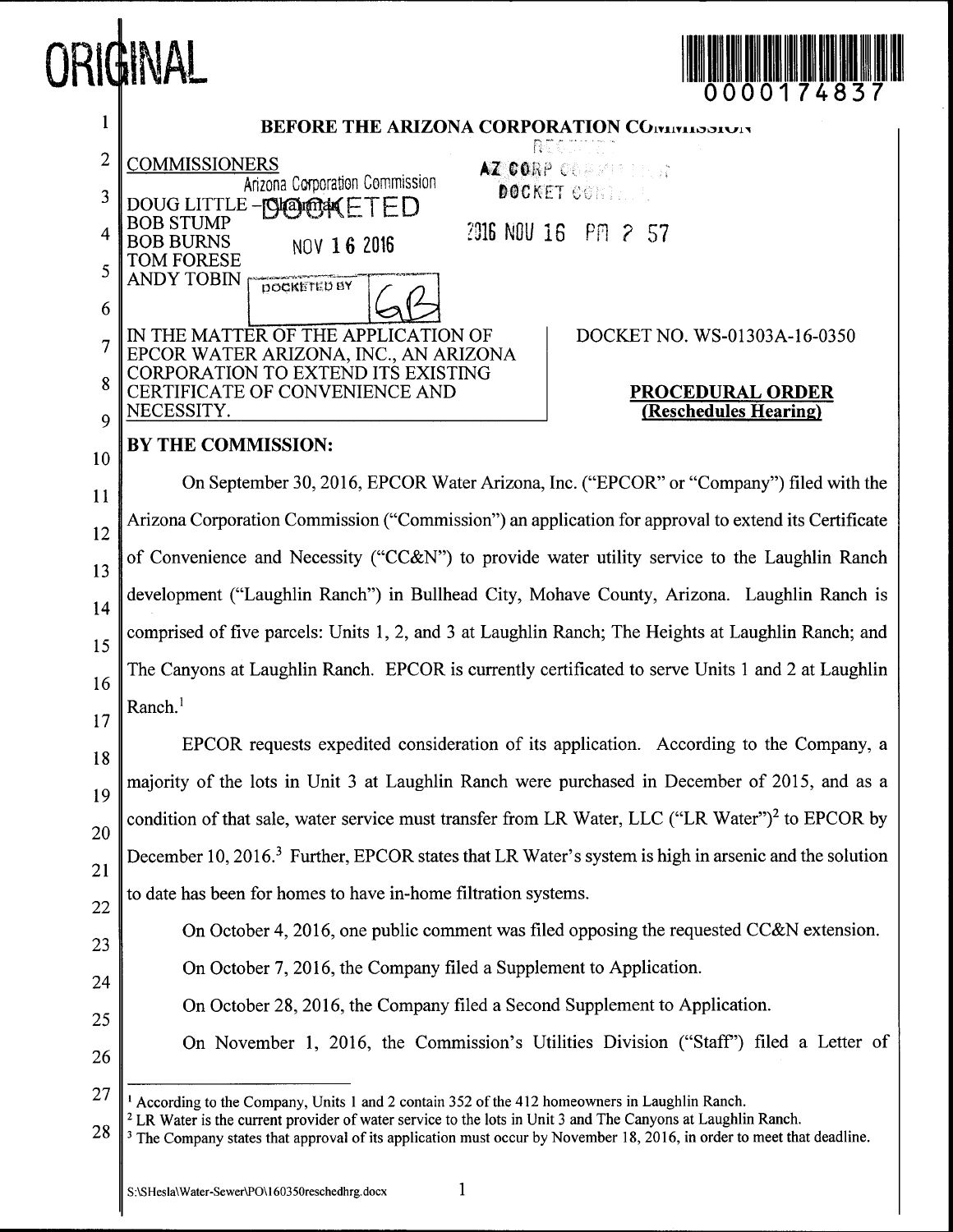1 Sufficiency indicating that the application meets the sufficiency requirements outlined in the Arizona 2 Administrative Code ("A.A.C") R14-2-402.

3 4 scheduling a hearing to commence on January 5, 2017. On November 4, 2016, a Procedural Order was issued establishing various filing deadlines and

 $5 \parallel$  On November 9, 2016, the Company filed a Third Supplement to Application.

6 On November 14, 2016, the Company filed a Request for Expedited Hearing Date requesting  $7 \parallel$  that the hearing date be rescheduled for December of 2016, and stating that Staff has no objection to 8 EPCOR's request. In support of its request, the Company states that expedited consideration will allow  $9 \parallel$  EPCOR to alleviate the need for in-home filtration systems, as well as provide LR Water an opportunity 10  $\parallel$  to meet its sale condition of transferring water service to EPCOR by December 10, 2016.

11  $\parallel$  EPCOR offers no explanation as to why it waited nearly ten months from the date of sale of the 12 | lots at Unit 3 at Laughlin Ranch to file the current application. Moreover, EPCOR does not claim any 13  $\parallel$  health or safety concerns associated with the use of in-home filtration systems to address the arsenic 14 levels in LR Water's system. Despite these facts, the hearing in this matter was set on an expedited basis, on January  $5, 2017$ . 15

16 Notwithstanding the lack of compelling reasons to support the request for expediting the 17 hearing further, since there is no objection from Staff, the following modifications to the procedural 18 schedule are reasonable and will comport with Due Process under the law.

19 IT IS THEREFORE ORDERED that the procedural schedule, including the hearing and various 20 filing dates, as set forth in the November 4, 2016 Procedural Order, are hereby modified as set forth 21 | herein.

22 THE R ORDERED that the **hearing** in this matter is hereby **rescheduled** to 23 commence on **December 12, 2016, at 10:00 a.m.**, or as soon thereafter as is practical, at the 24 || Commission's offices, 1200 West Washington Street, Hearing Room No. 1, Phoenix, Arizona.

25 IT IS FURTHER ORDERED that EPCOR shall provide **public notice** of the hearing in this  $26$  matter, in the following form and style:

- 27
- 28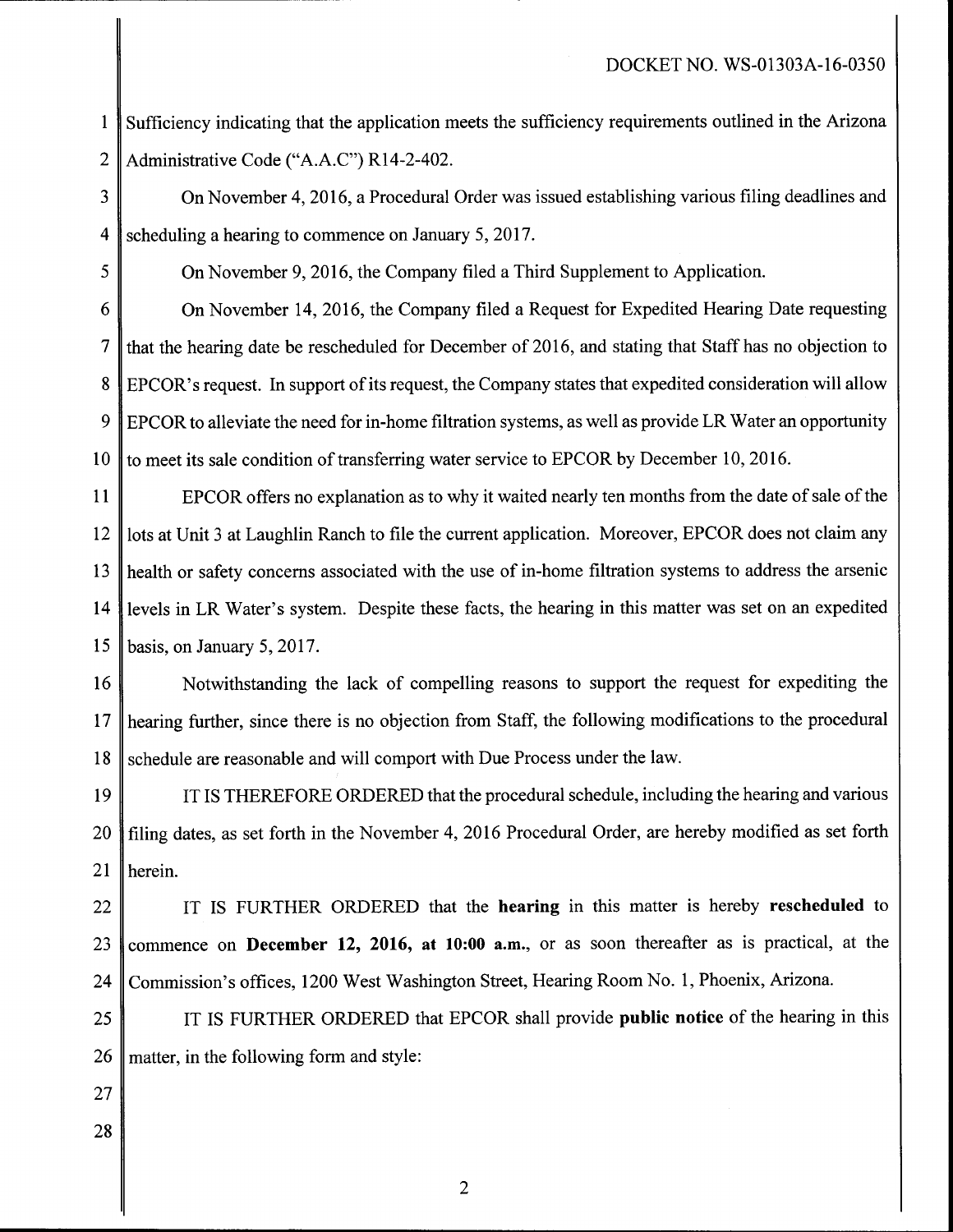## **PUBLIC NOTICE OF THE HEARING ON THE APPLICATION OF EPCOR WATER ARIZONA, INC. FOR APPROVAL OF AN EXTENSION OF A CERTIFICATE OF CONVENIENCE AND NECESSITY (DOCKET no. WS-01303A-16-0350)**

## **Summary**

1

2

3

4

5

6

7

8

9

10

12

13

1 4

15

1 6

20

21

22

23

24

25

On September 30 2016, EPCOR Water Arizona, Inc. ("EPCOR" or "Applicant") filed with the Arizona Corporation Commission ("Commission") an application requesting that the Commission approve an extension of its current Certificate of Convenience and Necessity ("CC&N") to provide water utility service to the Laughlin Ranch development in Bullhead City, Mohave County, Arizona.

The Commission's Utilities Division ("Staff") has not yet made a recommendation regarding the application. The Commission is not bound by the proposals made by **EPCOR, Staff, or any intervenor(s).** The Commission will issue a Decision regarding the application following consideration of testimony and evidence presented by all parties at an evidentiary hearing.

# $11$  How You Can View or Obtain a Copy of the Application

Copies of the application are available from EPCOR [EPCOR TO INSERT HOW AND WHERE AVAILABLE]; at the Commission's Docket Control Center at 1200 West Washington, Phoenix, Arizona, for public inspection during regular business hours; and on the Commission's website (www.azcc.gov) using the e-Docket function.

## Arizona Corporation Commission Public Hearing Information

The Commission will hold a hearing on this matter beginning **December 12, 2016, at** 10:00 a.m. at the Commission's offices, Hearing Room No. 1, 1200 West Washington, Phoenix, Arizona 85007. Public comments will be taken on the first day of hearing.

17 1 8 19 Written public comments may be submitted by mailing a letter referencing Docket No. WS-01303A-16-0350 to Arizona Corporation Commission, Consumer Services Section, 1200 West Washington, Phoenix, AZ 85007, or by submitting comments on the Commission's website (www.azcc.gov) using the "Submit a Public Comment for a Utility" function. If you require assistance, you may contact the Consumer Services Section at 1-800-222-7000.

# **About Intervention**

The law provides for an open public hearing at which, under appropriate circumstances, interested persons may intervene. An interested person may be granted intervention if the outcome of the case will directly and substantially impact the person, and the person's intervention will not unduly broaden the issues in the case. Intervention, among other things, entitles a party to present sworn evidence at hearing and to crossexamine other parties' witnesses. However, failure to intervene will not preclude any interested person or entity from appearing at the hearing and providing public comment on the application or from filing written comments in the record of the case.

26 27 To request intervention, you must file an original and 13 hard copies of a written request to intervene with Docket Control, 1200 West Washington, Phoenix, AZ 85007, no later than December 9, 2016. You also must serve a copy of the request to intervene on each party of record, on the same day that you file the request to intervene with the Commission. Information about intervention and sample intervention requests are

28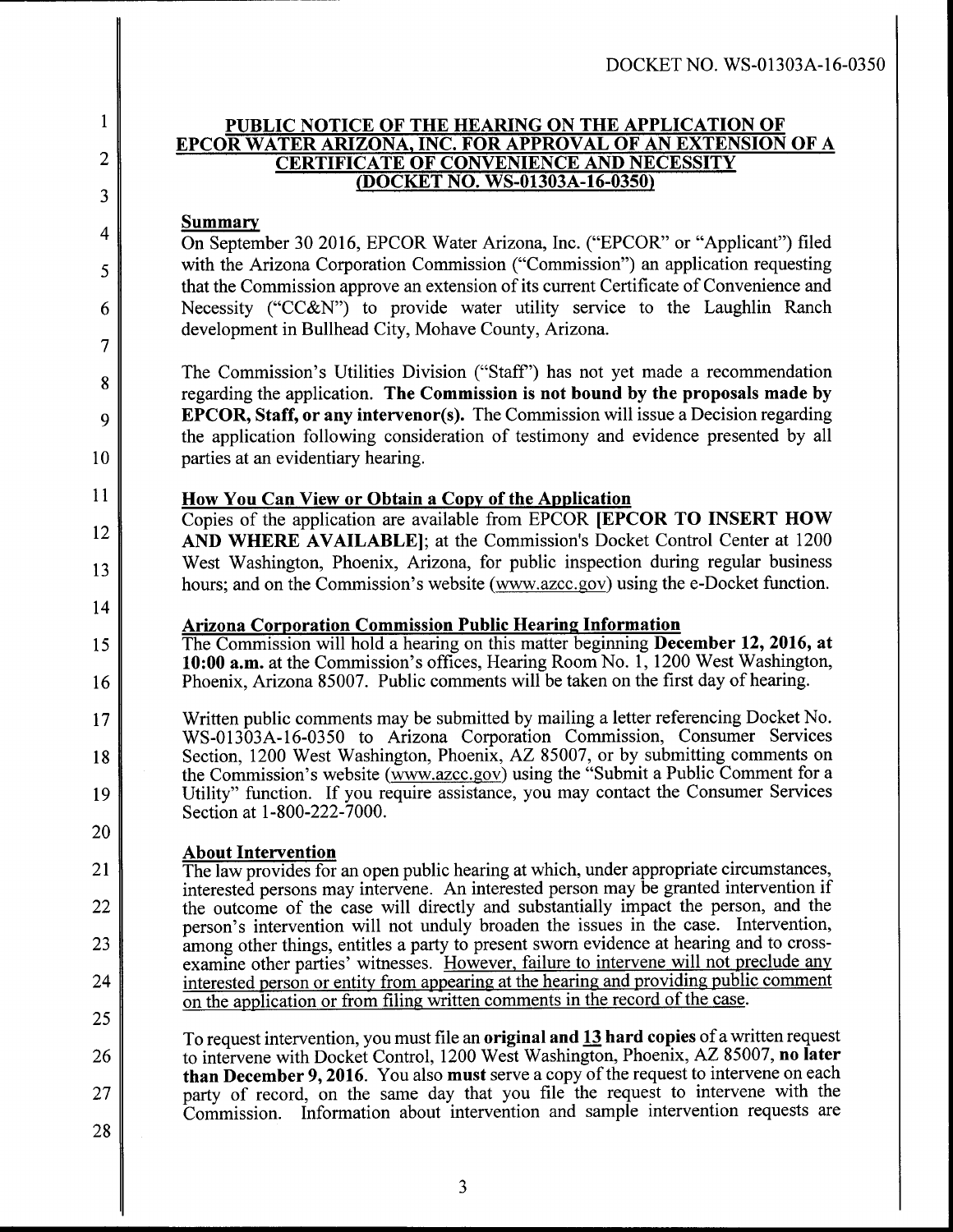| 1        | available on the Commission's website (www.azcc.gov) using the "Intervention in<br>Utility Cases" link.                                                                                                                                                                |
|----------|------------------------------------------------------------------------------------------------------------------------------------------------------------------------------------------------------------------------------------------------------------------------|
| 2        | Your request to intervene must contain the following:                                                                                                                                                                                                                  |
| 3        | Your name, address, and telephone number, and the name, address, and telephone<br>1.<br>number of any person upon whom service of documents is to be made, if not                                                                                                      |
| 4        | yourself;<br>A reference to Docket No. WS-01303A-16-0350;<br>$\frac{2}{3}$ .                                                                                                                                                                                           |
| 5        | A short statement explaining:<br>Your interest in the proceeding (e.g., an owner of property in the proposed<br>a.<br>extension area, etc.),                                                                                                                           |
| 6        | How you will be directly and substantially affected by the outcome of the<br>b.                                                                                                                                                                                        |
| 7        | case, and<br>Why your intervention will not unduly broaden the issues in the case;<br>$C_{\star}$                                                                                                                                                                      |
| 8        | A statement certifying that you have served a copy of the request to intervene on<br>4.<br>the utility or its attorney and all other parties of record in the case; and                                                                                                |
| 9        | If you are not represented by an attorney who is an active member of the Arizona<br>5.<br>State Bar, and you are not representing yourself as an individual, sufficient                                                                                                |
| 10       | information and any appropriate documentation to demonstrate compliance with<br>Arizona Supreme Court Rules 31, 38, 39, and 42, as applicable.                                                                                                                         |
| 11       | The granting of motions to intervene shall be governed by A.A.C. R14-3-105, except                                                                                                                                                                                     |
| 12       | that all motions to intervene must be filed on or before <b>December 9, 2016.</b> If<br>representation by counsel is required by Arizona Supreme Court Rule 31, intervention<br>will be conditioned upon the intervenor obtaining counsel to represent the intervenor. |
| 13       | <b>ADA/Equal Access Information</b>                                                                                                                                                                                                                                    |
| 14       | The Commission does not discriminate on the basis of disability in admission to its                                                                                                                                                                                    |
| 15       | public meetings. Persons with a disability may request a reasonable accommodation<br>such as a sign language interpreter, as well as request this document in an alternative<br>by contacting the ADA Coordinator, Shaylin Bernal, E-mail<br>format,                   |
| 16<br>17 | SAbernal@azcc.gov, voice phone number 602-542-3931. Requests should be made as<br>early as possible to allow time to arrange the accommodation.                                                                                                                        |
| 18       | IT IS FURTHER ORDERED that EPCOR shall mail a copy of the above notice to each                                                                                                                                                                                         |
| 19       | individual property owner and homeowner in the proposed extension area and shall cause the above                                                                                                                                                                       |
| 20       | notice to be published at least once in a newspaper of general circulation in the proposed extension                                                                                                                                                                   |
| 21       | area, with mailing and publication to be completed no later than November 25, 2016.                                                                                                                                                                                    |
| 22       | IT IS FURTHER ORDERED that EPCOR shall file certification of mailing and publication                                                                                                                                                                                   |
| 23       | as soon as practicable after the mailing and publication have been completed, but no later than                                                                                                                                                                        |
| 24       | December 9, 2016.                                                                                                                                                                                                                                                      |
| 25       | IT IS FURTHER ORDERED that notice shall be deemed complete upon mailing/publication,                                                                                                                                                                                   |
| 26       | notwithstanding the failure of an individual property owner and/or homeowner to read or receive the                                                                                                                                                                    |
| 27       | notice.                                                                                                                                                                                                                                                                |
| 28       |                                                                                                                                                                                                                                                                        |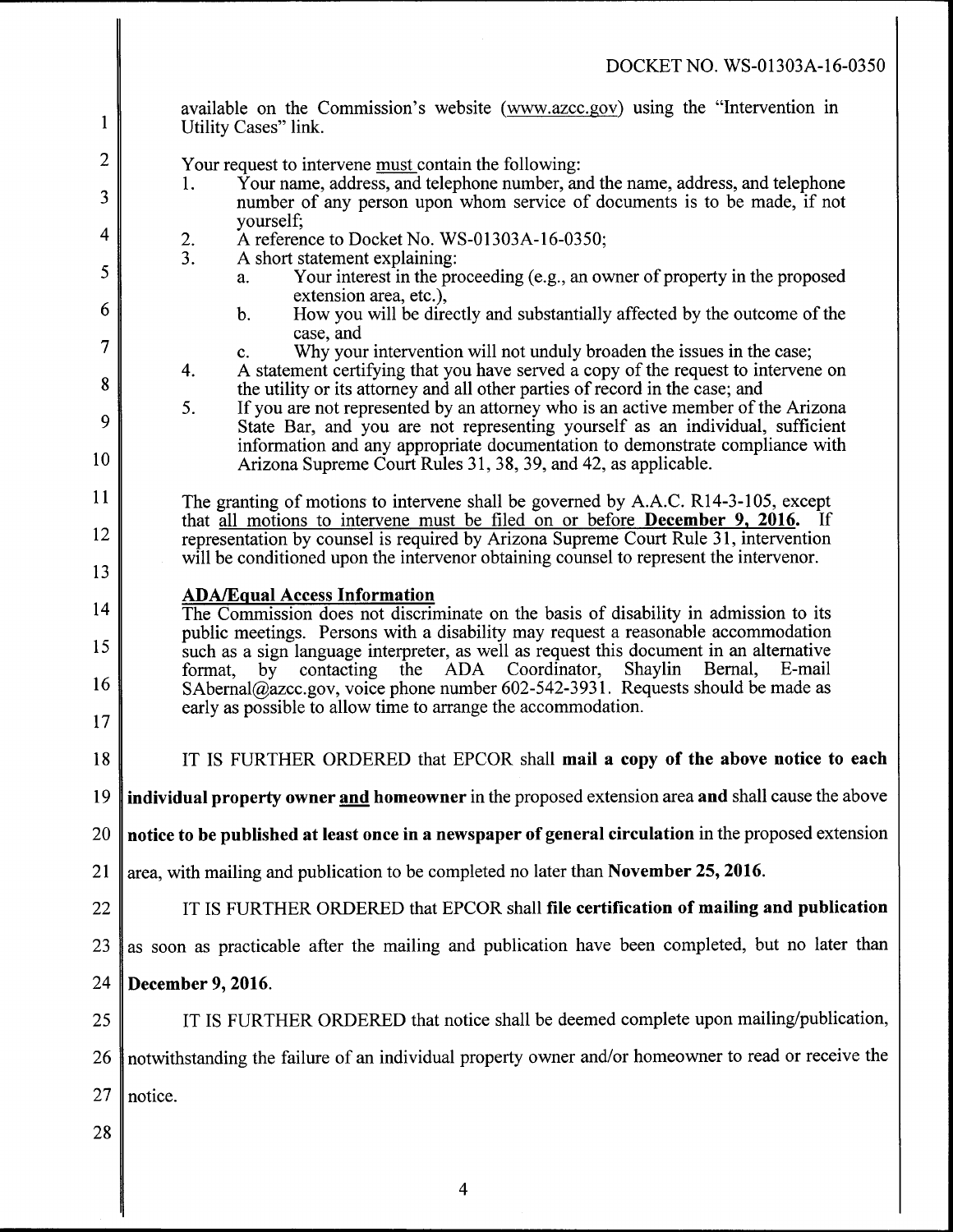IT IS FURTHER ORDERED that the **Staff Report** and associated exhibits to be presented at 2 hearing shall be reduced to writing and filed on or before November 29, 2016. 1

 $3 \parallel$  IT IS FURTHER ORDERED that any objection(s) to the Staff Report shall be reduced to  $4 \text{ writing and filed on or before December 6, 2016.}$ 

 $\frac{5 \text{ N}}{2}$  IT IS FURTHER ORDERED that intervention shall be in accordance with A.A.C. R14-3-105,  $6 \parallel$  except that all motions to intervene must be filed on or before **December 9, 2016**.

7 IT IS FURTHER ORDERED that any objection(s) to any Motion(s) to Intervene shall be 8 presented at the hearing.

9 IT IS FURTHER ORDERED that all filings shall be made by 4:00 p.m. on the date the filing  $10 \parallel$  is due, unless otherwise indicated.

11 | IT IS FURTHER ORDERED that the Ex Parte Rule (A.A.C. R14-3-113-Unauthorized 12 Communications) applies to this proceeding and shall remain in effect until the Commission's Decision 13  $\parallel$  in this matter is final and non-appealable.

14 IT IS FURTHER ORDERED that all parties must comply with Arizona Supreme Court Rules 15 | 31, 38, 39, and 42 and A.R.S.  $\S$  40-243 with respect to the practice of law and admission *pro hac vice*.

16 IT IS FURTHER ORDERED that withdrawal of representation must be made in compliance 17 with A.A.C. R14-3-104(E) and Rule 1.16 of the Rules of Professional Conduct (under Arizona 18 Supreme Court Rule 42). Representation before the Commission includes the obligation to appear at 19 all hearings, procedural conferences, and Open Meetings for which the matter is scheduled for 20 discussion, unless counsel has previously been granted permission to withdraw by the Administrative 21 | Law Judge or Commission.

22 | IT IS FURTHER ORDERED that the Administrative Law Judge may rescind, alter, amend, or 23 waive any portion of this Procedural Order either by subsequent Procedural Order or by ruling at 24 | hearing. /'~/'

25

26

27

28

l lui lui lui lui lulla lulla lulla lulla lulla lulla lulla lulla lulla lulla lulla lulla lulla lulla lulla lu

DATED this  $/6$  day of November, 2016.

 $R\mathbb{Z}$ 

SCOTT M. HESLA ADMINISTRATIVE LAW JUDGE